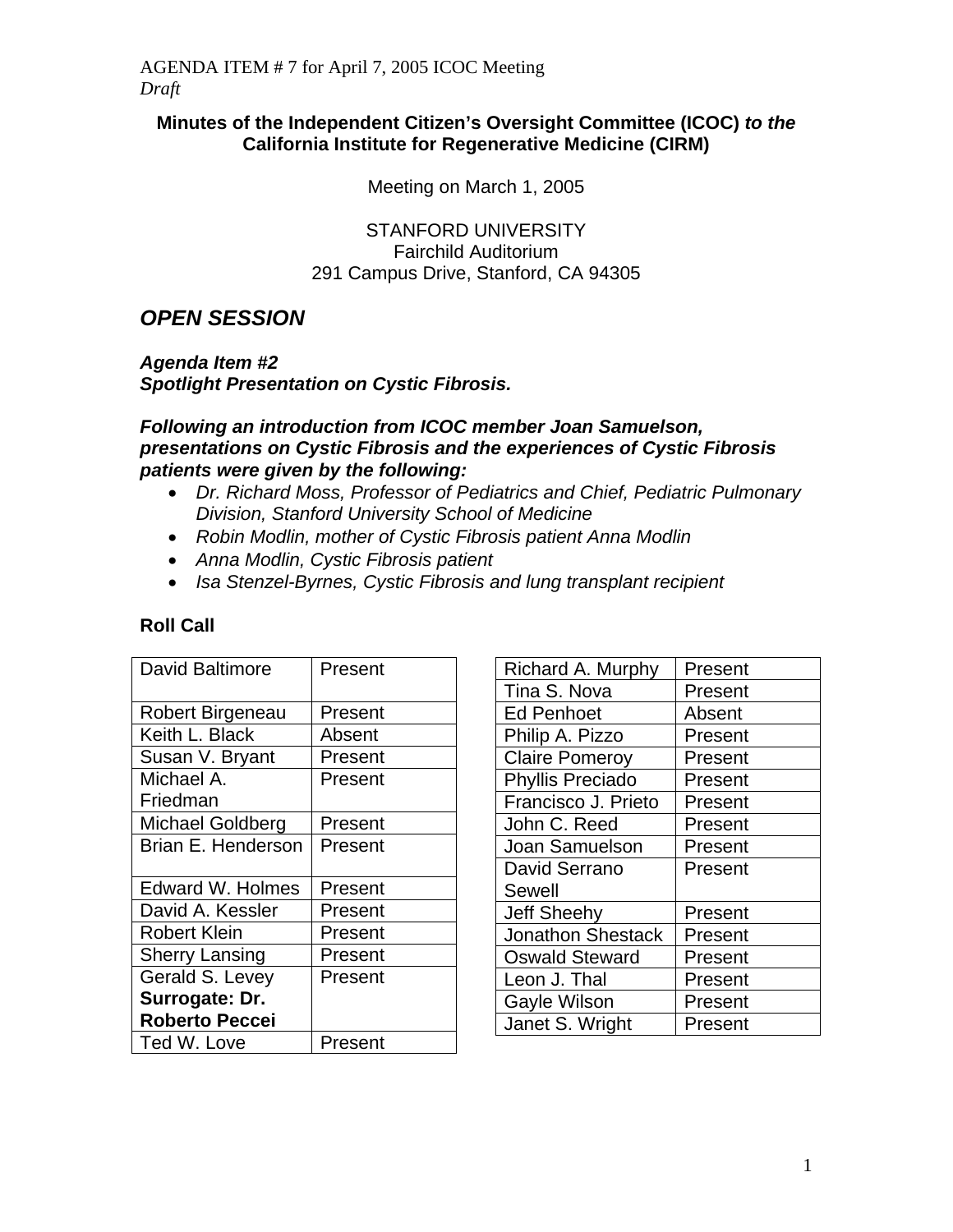#### *Agenda Item #5*

#### *Informational Presentation on Standards and Guidelines for Protections and Ethics by Alta Charo, Elizabeth Wilson Professor of Law and Bioethics at the University of Wisconsin at Madison.*

One of the things the ICOC and CIRM are required to do by Proposition 71 is to spay attention to human subject protections.

For Embryonic Stem Cell Research, human research subjects include:

- Somatic cell donors
- Egg donors
- Sperm donors

#### **Surplus Embryo Donors (from the IVF process)**

With embryo collection from clinics, you don't need human subject protection since names are not associated with the collected embryos. The only interaction with donors is in asking for consent to use an existing embryo. If the embryo will be managed in a way that does not reveal personal details about a donor's identity or medical information, then these embryo donors are not considered research subjects.

Not being considered research subjects means embryo donors would be exempt from many of the federal rules governing research with human subjects.

Embryo donation will likely be the most common form of collecting biological materials for the generation of new cell lines, so it's important to make sure we're clear on this particular application of federal rules.

#### **Information Management**

Managing information is key. You need sufficient coding and confidentiality, but no personal identification.

Subject rules come into play when you study donors as people. When you are studying just cells, no human subject rules need to be followed.

As soon as personal identities of donors become readily ascertainable, then the act of collecting embryos puts you functionally in a position to be study the particular donors. In this situation, donors must be treated as research subjects.

*The ICOC is in a position to make a decision on the following:*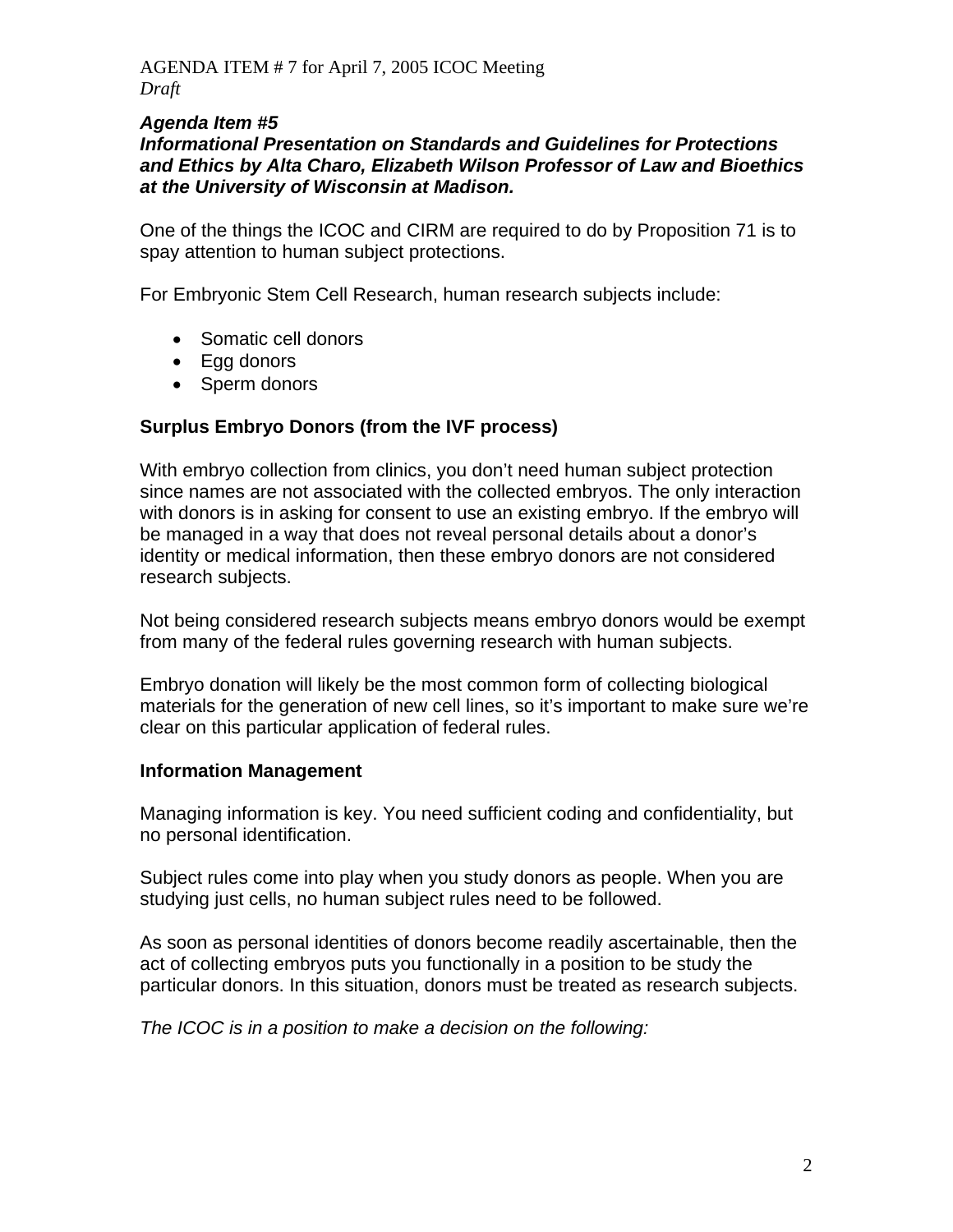Shall you follow the federal research subject protections only, or shall you supplement them by requiring research protections for all embryo donors regardless of whether they technically meet the definition of research subject?

How to ensure clinical experience is unaltered by the possibility of leftover eggs/embryos being used for research:

- No mention of donation until after successful fertilization is this wise? No, it's problematic.
- Israeli guidelines say to mention all possibilities at onset
- Actual consent must be at the last minute, after it is known if the treatment was successful

# **Informed Consent**

What do we need to require?

Consent is in many ways taken care of by state law. As a matter of state law, you can't take embryos donor consent, whether grounded in family law, property law, quasi-property law or any other common law theory as yet unarticulated. Legal status of embryos varies from state to state.

While consent processes have been developed by several organizations – giving us examples to follow -- there is currently no position on the following items:

- From whom does consent have to be sought?
	- o Donation is usually anonymous so it's hard to identify original gamete information
- If people donated gametes for reproductive purposes do you need to contact them again about using their donated tissue for research?
	- o There is much discussion but no single answer for this nationally
	- $\circ$  Notice regarding donor is to accompany stem cell lines, but be kept separately from donor's identification.
- Do you ask donors whether they wish to be contacted subsequently?
	- o If you do and they say "no", what if something genetically important to the donor is discovered?
	- o Some people don't want the information; some want it all and want to manage it themselves – there's no one answer.
- Policies are in place at tissue banks there are many examples on either eliminating the chance of re-contact or processes by which to carry out recontact.
- How much must be told to donors about research usage?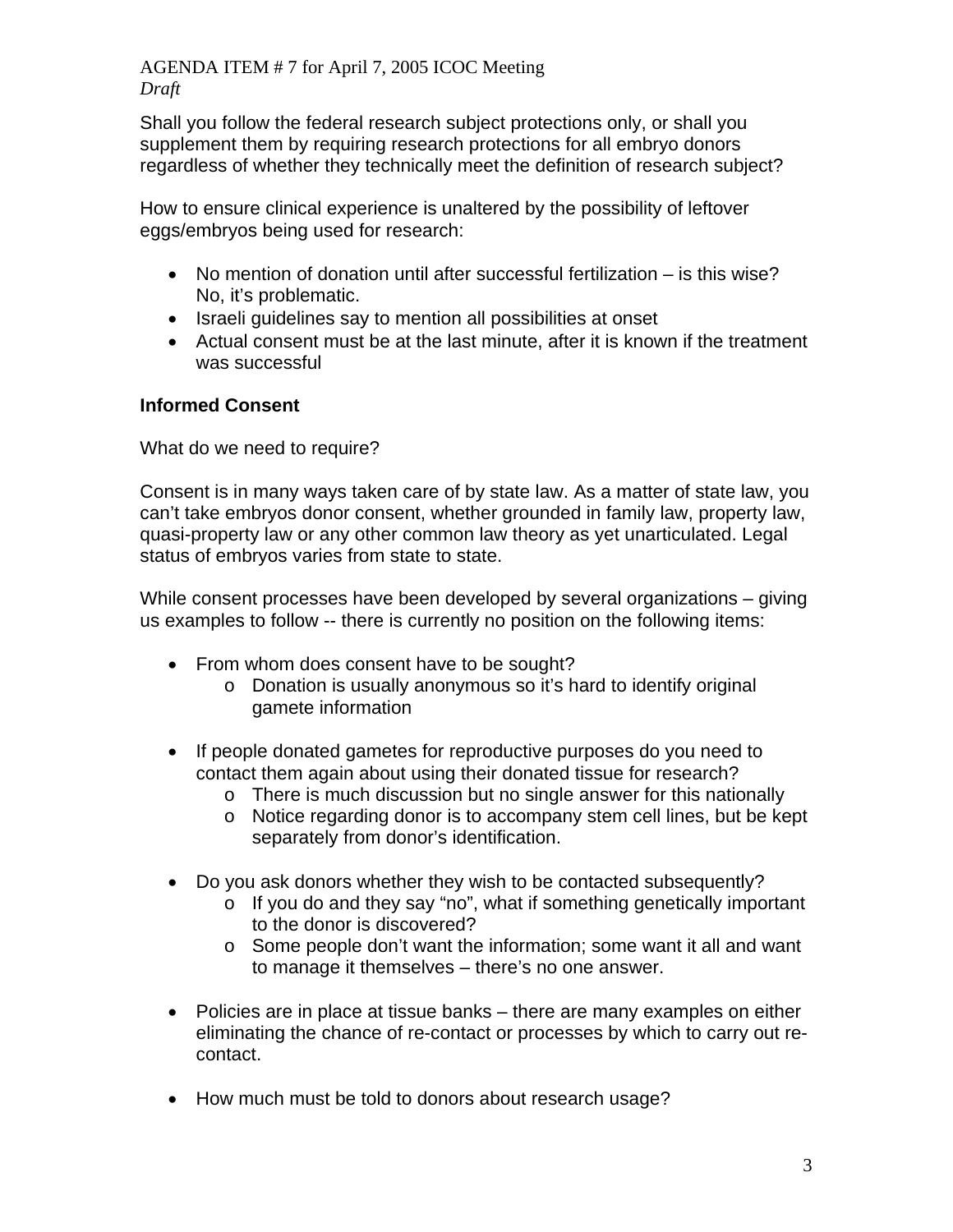- o Human/non-human combinations raise eyebrows and violate some people's idea of what is OK.
- o Can you use a stem cell line for research not specifically noticed to the donor?
	- This has to be ironed out before you can put a consent process in place

## **Reimbursement**

- What are "reasonable" expenses?
	- o You need a person to make the judgment call
- Do we reimburse for lost time at work or lost wages?
- Can donors be given any discounts? In-kind reimbursement should be specified along with cash reimbursement.

## **Existing Laws vs. Org Policies**

- Sometimes there are criminal and other laws that will trump policies/rules developed by an organization.
- HIPPA privacy rule bans disclosure of medical information without patient consent
	- o Makes it impossible to send information on donors but has exceptions:
		- You can get donor authorization
		- **Sufficient encoding/obscuring makes it OK**
- Questions to ask ourselves:
	- o Do we feel a need to add to existing federal regulations?
	- o Will you want the CIRM and ICOC to coordinate compliance with IRB and HIPPA regulations?

#### **International Rules/Regulations**

- Interaction of US privacy rules and EU/European privacy rules/protections
	- o "European Data Directive": European countries will prohibit transmission of data that is protected unless it is going to a nation with a similar level of privacy protection in place
	- o Even with HIPPA and IRB rules, the US doesn't have adequate protections for Europeans yet – what are we lacking from their perspective?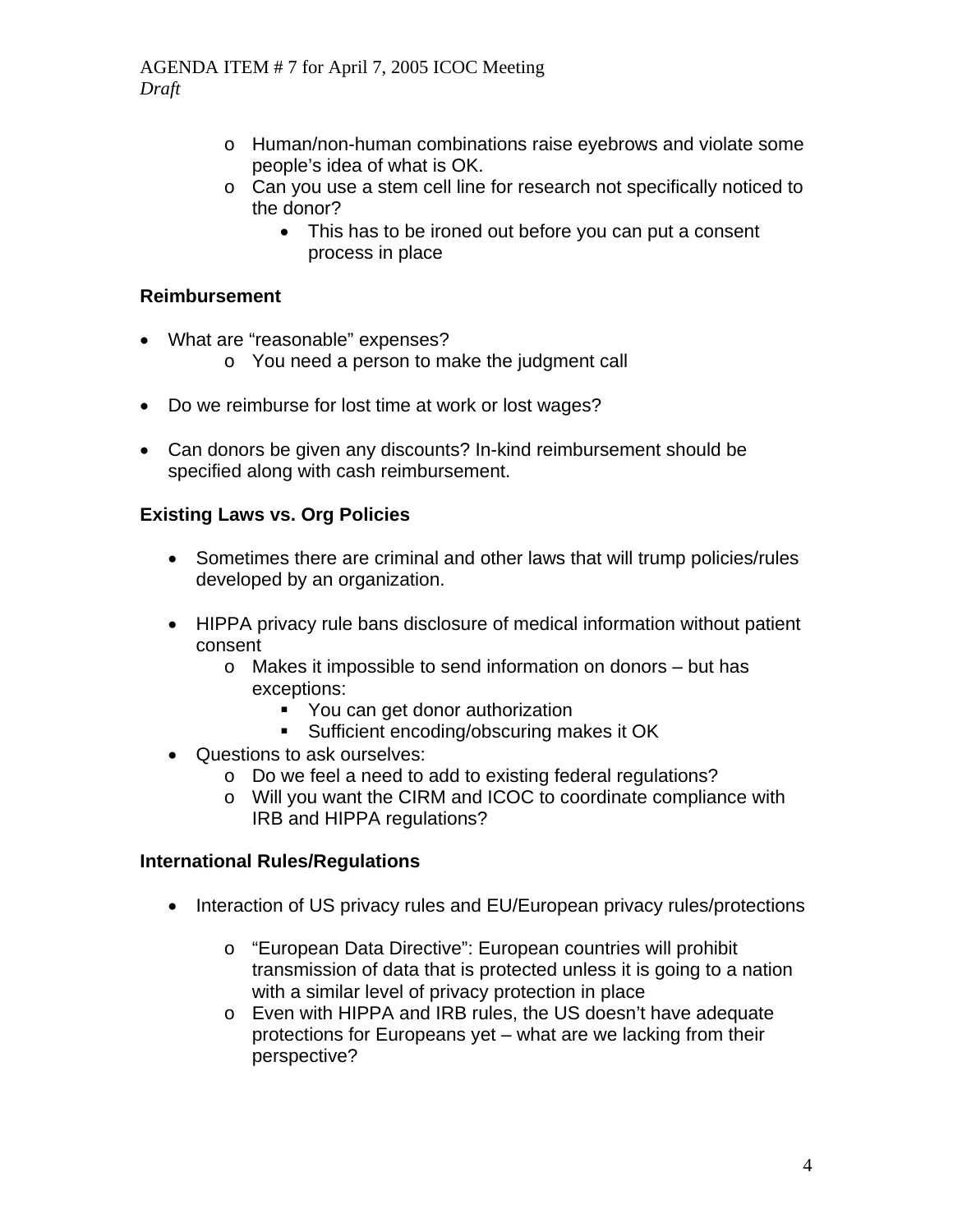- What is the number of days of existence past which you can't do research on an embryo?
	- $O$  14? 12? 8?
	- o The 14 day/primitive streak restriction originated In the 1980s in the UK.

# **Standard Setting**

- Will standards be a uniform directive for all CIRM funding, or will we set bands of decision making for local IRBs?
	- o There can be local variation and some autonomy for institutions
- The National Academies are working to develop a national guidelines model for stem cell research
	- o Joint project of The National Institute of Medicine and the National Research Council to be published this April
	- o There will be a convergence of loyalties:
		- NAS started months ago; review will be made public;
		- Review to achieve balance it will have been vetted, but it will be useless if it is not adopted
		- CIRM is the \$300 million/year gorilla should use NAS guidelines to develop own guidelines
			- CIRM use will give force to use of NAS guidelines mutual advantage
- Chairman Klein clarifies re. Prop 71 Standards requirements: Prop 71 requires that interim regulations be put in place and that there will be 270 days of public hearings to get feedback. We would get input from NAS on the feedback from Californians as well.
- This is not an impossible task there are many examples to use as starting points when developing framework:
	- o NAS guidelines
	- o University of Wisconsin not quite as developed
	- o JDRF
	- o Other nations:
		- Israel
		- UK
		- Singapore
- Chairman Klein: The Institute will have an advisory committee on standards – the Scientific and Medical Standards Working Group – which will be dynamic and keep looking for new information as things change.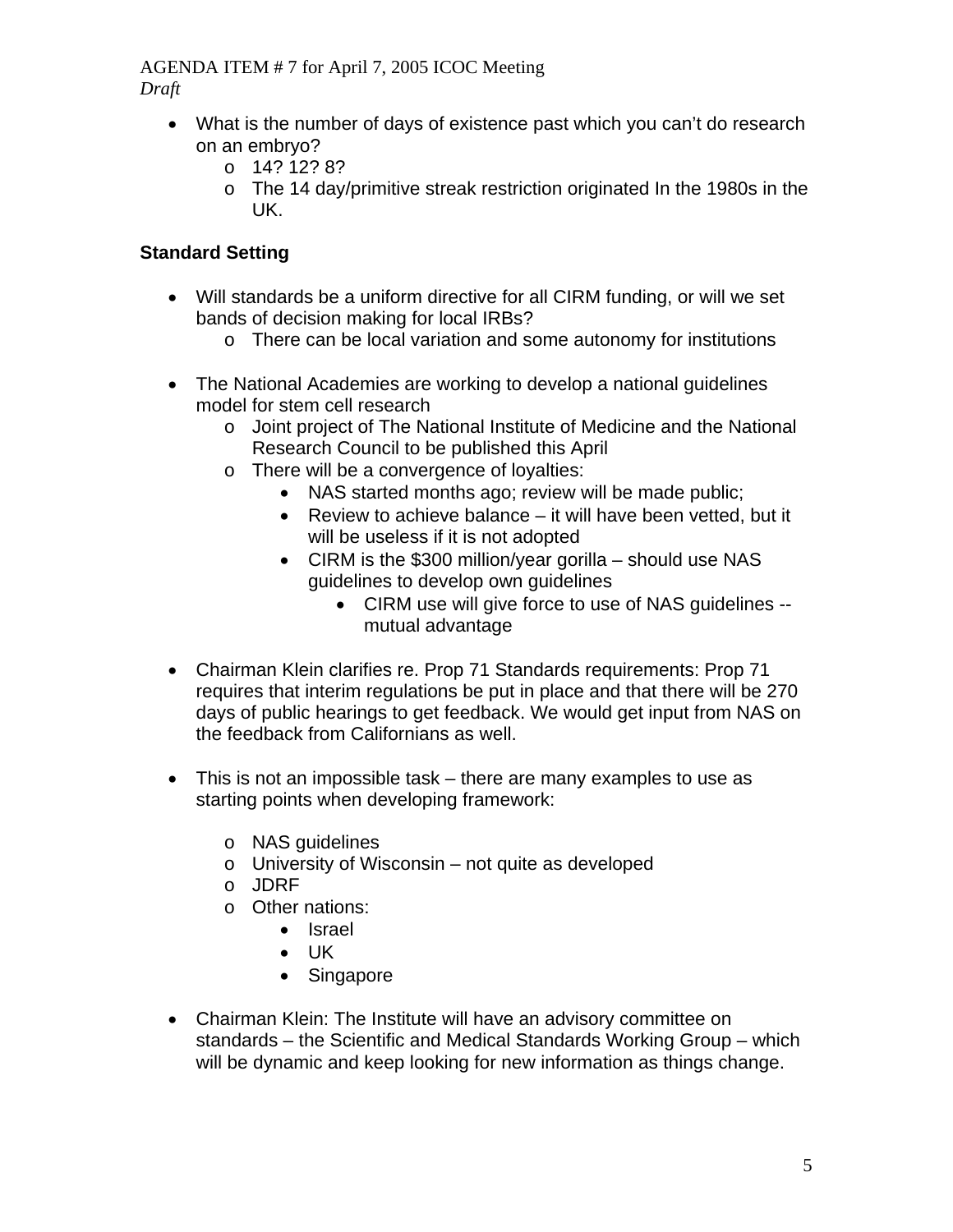### **Developing New Stem Cell Lines**

- It is our charge to determine how to develop new stem cell lines and by what means
- In general, we don't limit lab research in the US

### **Q&A**

• Q from Dr. Kessler: What triggers FDA's jurisdiction when end product is used in humans with regard to regulation of biologics?

A: If end product transferred into humans, then human subject rules come into play. So biologics must be regulated by the FDA. Regulation kicks in when get to transplant, but then it is retroactive.

Dr. Kessler: Stem cells will be used to prevent disease – triggers individual also: anytime grantees' products are going into humans, it will trigger FDA regulations.

Ms. Charo: If using "biologics" then public disease act is in play – skin bandage made of cell material is a biologic or could be. Researchers don't have to go to the FDA at the outset, but if don't anticipate FDA regulation, this may limit usefulness of stem cell line in future.

• Q from Dr. Steward: Doc 125300 CA Safety Code – as we think about this, to what extent does ambiguity lend itself to potential violation?

A: Need a common understanding of CIRM & Non-CIRM research; there's a committee in place to do this.

Follow up Q: We have a law regarding the use of human embryonic stem cell research in CA, but the CIRM research will not be regulated by this law

Chairman Klein statement in response to follow up question: The lack of stability in funding and standards for the past 25 years has led to a lack of intellectual capital in the pipeline. We need standards that are stable and won't change every 2 years when elections occur. STABILITY of standard regulations and funding are important.

Ms. Charo: Permanent standards allow planning of otherwise impossible projects. Working in stem cell research won't be attractive if people are afraid research will be shut down or standards changed in a way that renders their previous work useless.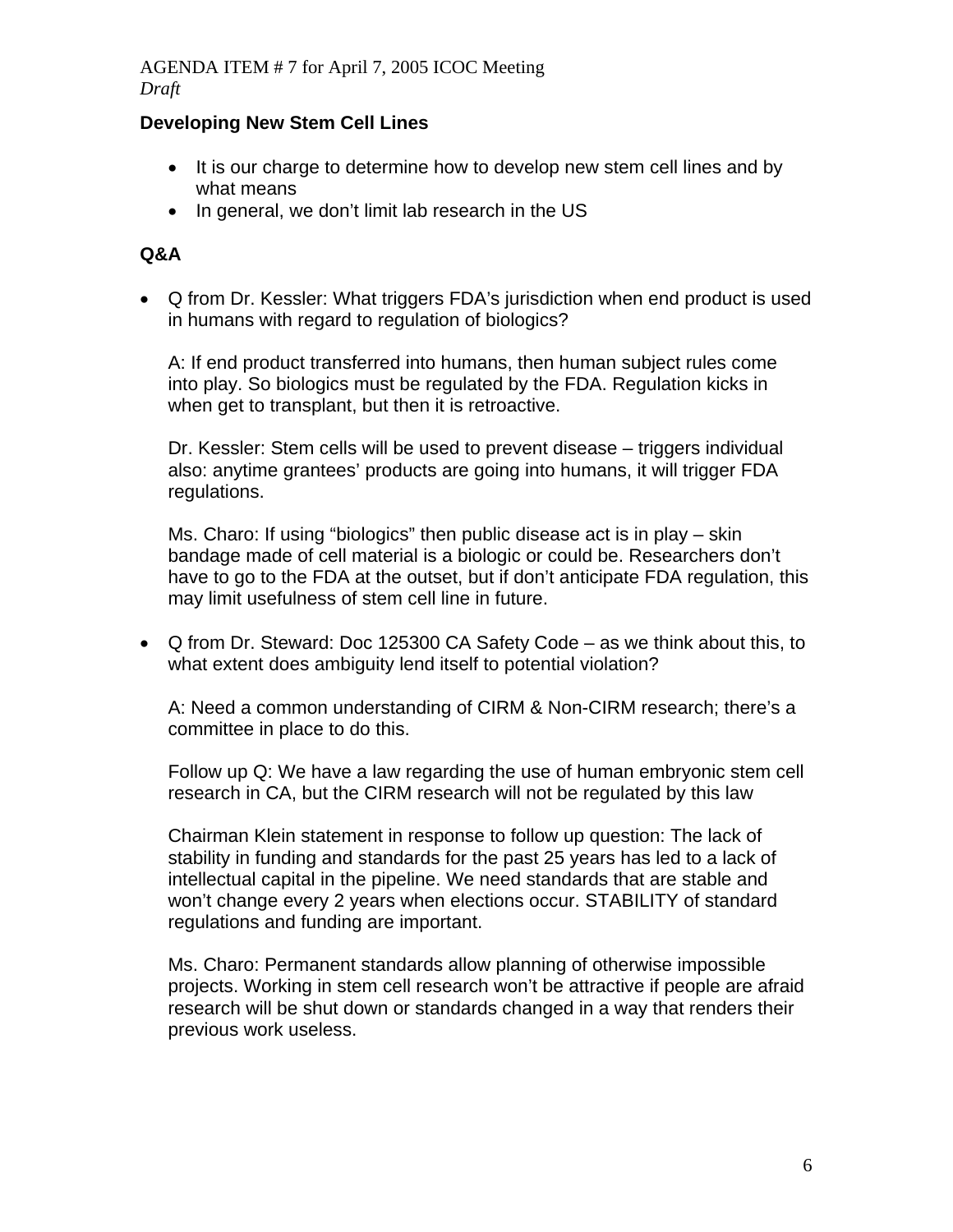• Q from Dr. Prieto: The importance of clinical applications is that they can mandate more general standards. It seems like a bank would become standard for stem cells. Who funds and maintains the bank?

A: Virtual stem cell bank – collaborating with Europe and Asia. Quality control maintenance of biological material, informational privacy rules. Financing: not the US government.

Dr. Friedman: we need to set the bar; facilitate careful tracking.

## **Public Comments/Questions**

- Marcy Darnovsky/Center for Genetics and Society
	- o Great presentation
	- o I would like to see Standards Working Group meetings held as open, public meetings
	- o Women's health: protection is needed; level of risk and lack of data are important to consider.

Chairman Klein responds: only reimbursement for expenses will be provided to donors – no compensation.

- Don Reed
	- o It's amazing how open the CIRM/ICOC process is and has been thus far

## *Agenda Item #6 Approval of minutes from February 3, 2005 ICOC meeting*

Tabled.

## *Agenda Item #7*

*Informational Presentation by Controller Steve Westly on fiscal oversight and accountability: Consideration of best practices and State Controller Steve Westly's recommendations to the ICOC in establishing fiscal and performance measurement.* 

## **Steve Westly**

- Salute to all ICOC members
- Openness, Trust & Accountability: there's some debate on all this. I'm here to help make sure we do what we can for openness.
- We're here to make sure the right processes are in place from the very beginning, including audits and reviews
- We need to set performance goals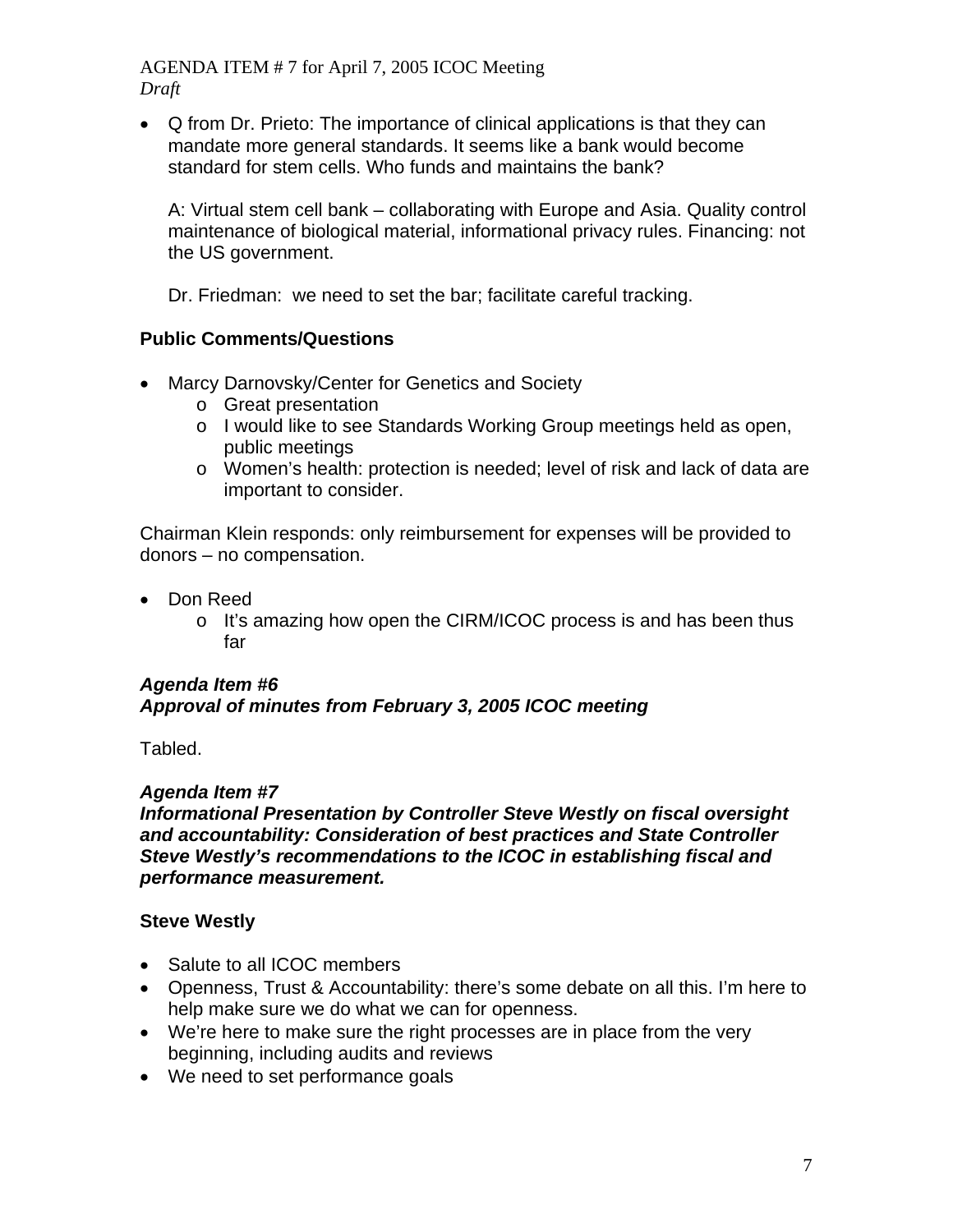- The world is watching, other states and nations will imitate what we're doing let's get it right here first
- We have committed the most senior financial accountability expert in state government to the CIRM – Walter Barnes, with 39 years of service.
- As Controller, I'm the State's chief fiscal officer and primary auditor, and I pay the state's bills.
- My staff is reviewing best practices at research institutions around the world and will share this information with the ICOC.
- I'd like to introduce Vince Brown, the COO at my office. Before coming to my office, he oversaw a group of 3,000 people at Calpers. He's a professional administrator and an expert in the audit area.

# **Vince Brown**

- First convening of the Oversight Committee will be in 2006, depending on when the CIRM's first financial audit is completed.
- The Committee's primary role is to review that annual financial audit, and review the State Controller's annual report of that audit, as well as reviewing the financial practices of the institute.
- We're working closely with Walter to make sure the CIRM's internal controls are in place.
- To assist the ICOC, we've identified best practices of the National Science Foundation, the Stem Cell Research Foundation.
- We want to set clear standards so public can see what returns the state of California is getting from this.

# **Chairman Klein comments**

- We've had an extraordinary level of cooperation from the Controller's office.
- They've been our true partners, invested time to learn this area.
- Best Practices model running test audits

# **Board Questions/Comments**

- Dr. Ted Love:
	- o The CIRM will be the company being audited, and the Controller's office will be the external auditor. Would the ICOC then have a subcommittee that would be run as an audit committee?
- Chairman Klein response: we have the charge of getting an independent audit done, and then we have the extraordinary response of Controller Westly chairing an Oversight Committee that reviews the independent audit and tests the issues of financial accountability and performance in a public hearing. It is an unprecedented second level of oversight with the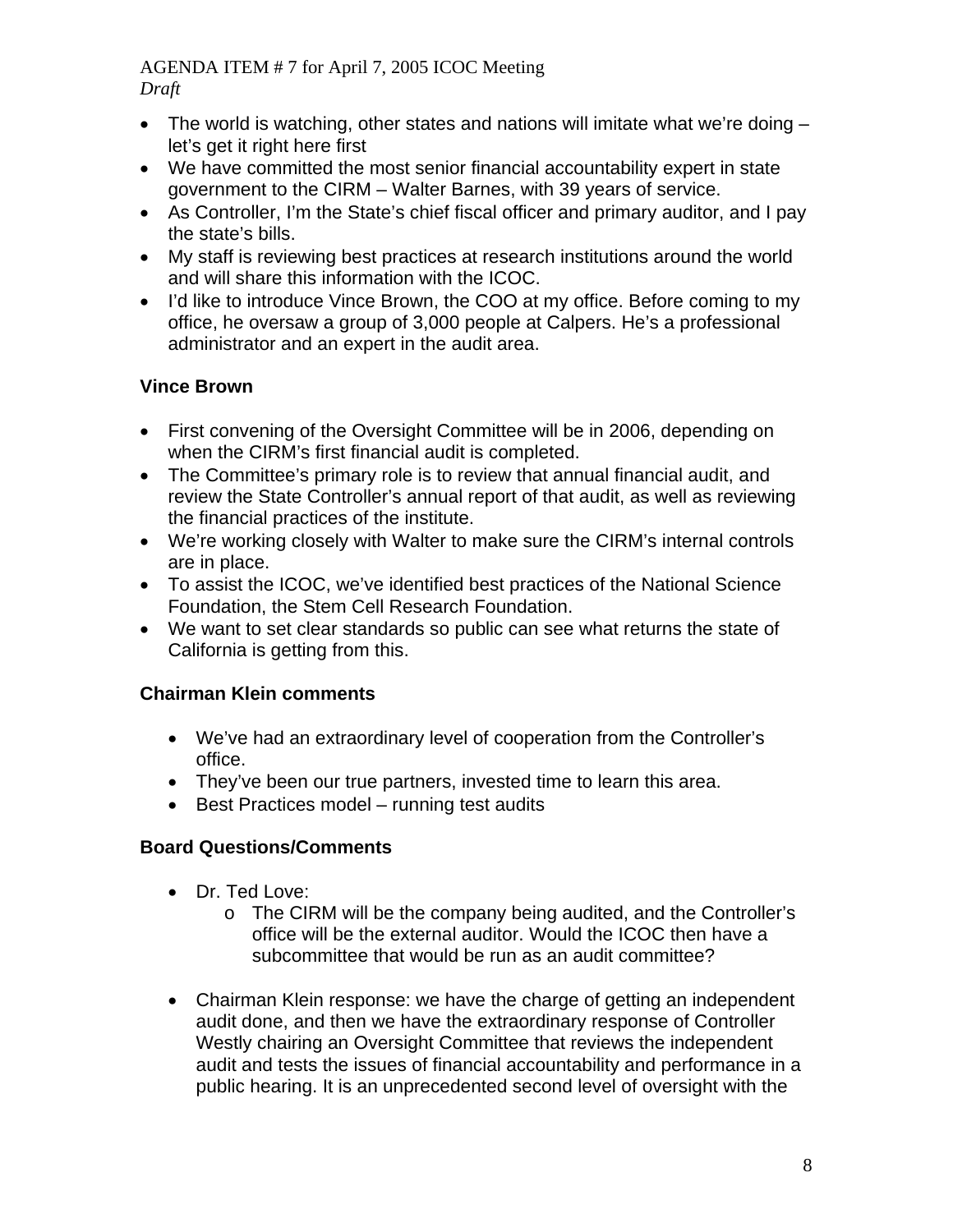> Oversight Committee convening a public hearing and publishing a report every year.

# **Public Comments/Questions**

- Charles Halpern:
	- o 3% cap for CIRM operating budget: it would be reassuring for the public if we had a look at the operating budget that had been discussed and approved by the ICOC.
	- o Structure of CIRM is a concern: pending litigation in the Supreme Court challenges the constitutionality of the governing structure. Do you foresee that those pending constitutional challenges will have an impact on the salability of the bonds which will fund the grant program?
- Response from Vince Brown: I can't comment on the litigation. The challenges seem to be without merit and likely won't affect the bonds. I cede to Mr. Klein on Presidential appointment and budget.
- Response from Chairman Klein: We're working on appointing a President. We want this CEO of the Institute to be involved in developing and approving budget & personnel policies. We have the internal guidance of Walter Barnes helping with the budget right now.
- Public Comment: OMB oversight Government Performance and Results Act
	- o NIH has to report on progress and success
- Response from Chairman Klein: We are developing an Interim structure, and then with the new President we'll have the opportunity to create a strategic plan for the CIRM and determine performance objectives for economic and strategic results.
- Response from Steve Westly: It is the charge of the ICOC to come up with a strategic plan
	- o Audits: we'll make them as clear as we can to ensure public trust regarding how the money is being spent and also performance.
	- o Public covenant: the public took a risk
		- We'll learn from best practices around the state
		- We'll put fair standards in place

# *CLOSED SESSION*

## *Agenda Item #8*

*Personnel: (Government Code section 11126, subdivision (a); Health & Safety Code section 125290.30(d) (3) (D).) Consideration of Candidate for Interim President for the California Institute for Regenerative Medicine.*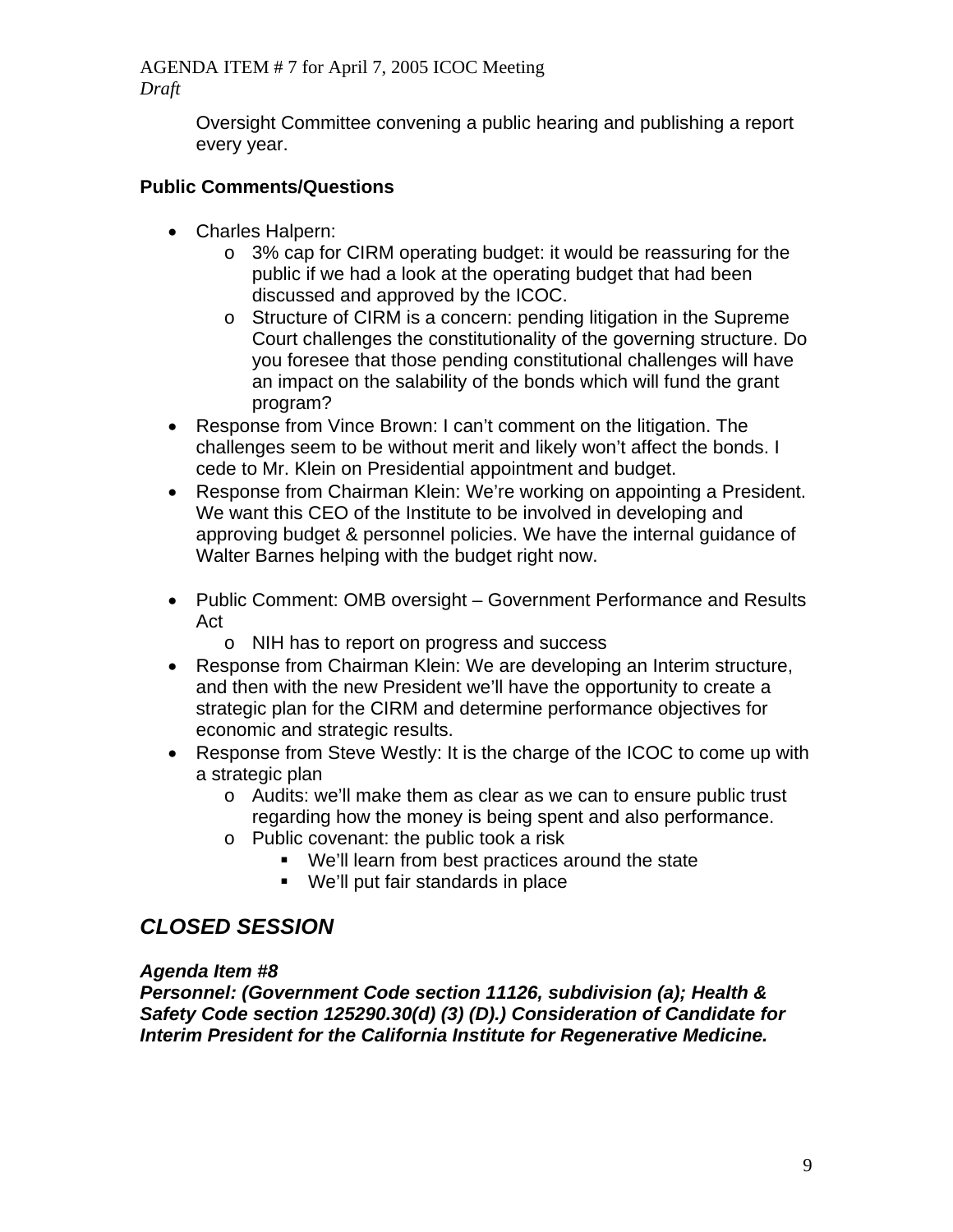# *OPEN SESSION*

# *Agenda Item #9*

# *Consideration of appointment of Interim President and compensation.*

Under discussion as a result of the closed session is the hiring of Zach Hall as Interim President & Senior Scientific Advisor.

• Salary is under discussion at \$389,004

# **Motion**

- Dr. Richard Murphy moves that the ICOC hire Zach Hall as Interim President & Senior Scientific Advisor of the CIRM at a salary of \$389,004
- Dean Pizzo seconds this motion.

# **Board Discussion**

- Dr. Baltimore: I've known Zach for decades. He has a remarkable set of qualifications for this job. He's a well known scientist himself, he's led a National Institute at the National Academies, and he's done high level work at USC and UCSF.
	- o We're lucky he is willing to take this interim position
	- o The salary offered is commensurate with his experience
- Dean Pizzo: concurrence

## **Public Comment**

- Charles Halpern:
	- o Issue with salaries
	- o NIH Standards are key for the Chair, Vice-Chair, President and Interim President
- Don Reed:
	- o The salary being offered Zach Hall is totally acceptable
	- o This is a different role than going to an organization where the job is well defined
	- o We're asking Dr. Hall to help build a new Institute, a model for the nation

#### **Vote**

- All board members in favor
- No opposition
- Motion carries
- Chairman Klein reports that ICOC member Jon Shestack had to leave, but is in full support of the hiring of Zach Hall as decided by the vote.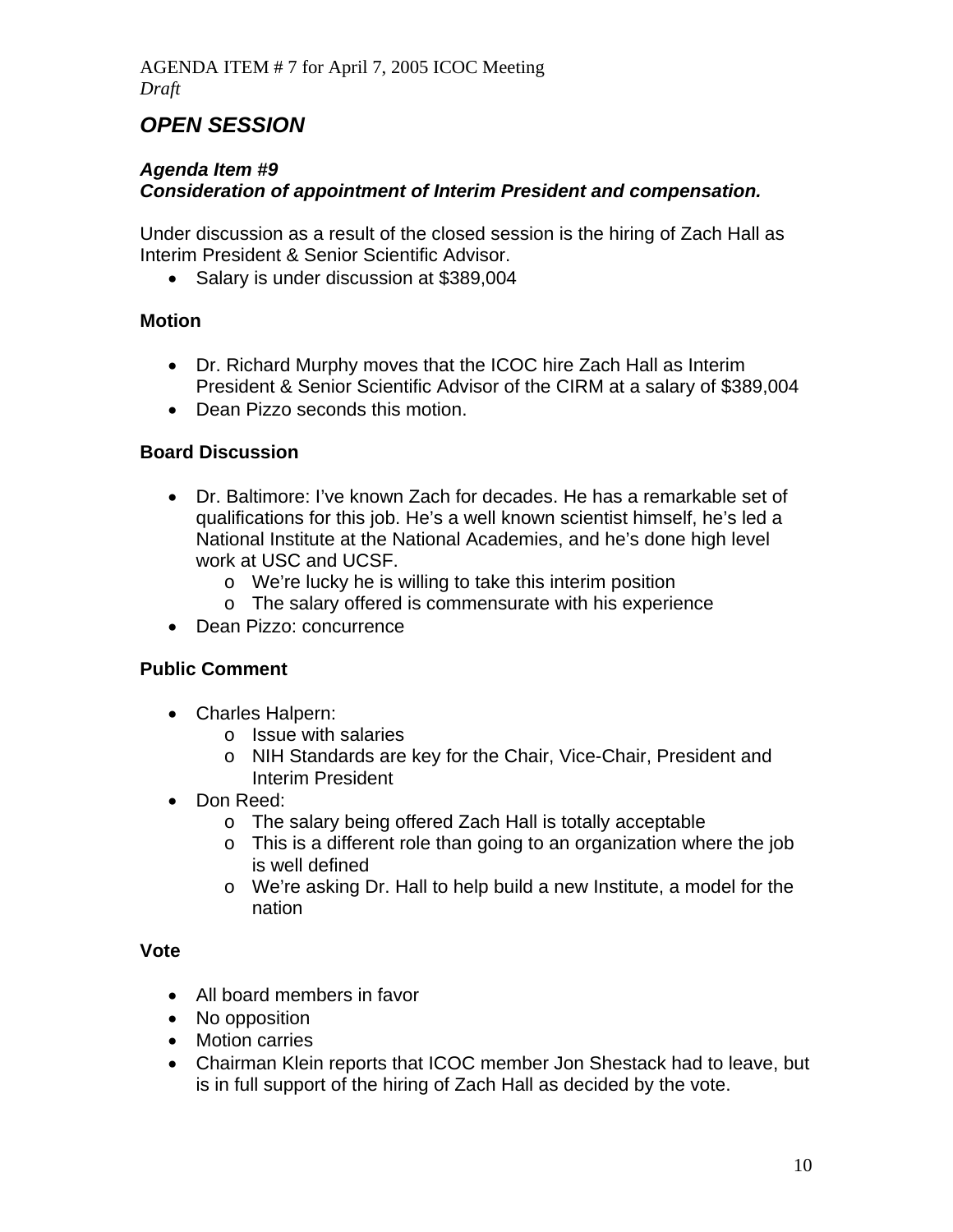## *Agenda Item # 17 – ITEM MOVED UP AND DEALT WITH AT THIS POINT IN MEETING*

#### *Consideration of status report from Presidential Search Subcommittee, including CIRM President job summary and criteria and executive search process timeline.*

# **Board Discussion**

- Dr. Murphy: there were changes the Committee recommended in meeting yesterday – those are not included in the document we're looking at here.
	- o We made changes to the section on Ideal Experience and Critical Competencies for Success
- We need the updated document from SpencerStuart
- Dr. Baltimore: the document doesn't matter that much it doesn't affect the candidates you get. I suggest we delegate the authority to the Subcommittee to finalize the document and bring the job criteria back to the ICOC at the next meeting.
- Dr. Bryant: we'd like to get input from the rest of the board in the next 2 weeks
	- o We can send changes to the board the updated doc
- Dean Pizzo: can we expand teleconferences to more sites?
- Response to Dean Pizzo's query: we can have other Institutions serve as locations as long as each one has a staff member.
- Locations/Board Members agreeing to add their venue as a teleconference meeting location, staffing with own staff when necessary:
	- o USC/Dean Henderson
	- o Sale/Dr. Murphy
	- o UC Irvine/Dean Bryant
	- o Stanford/Dean Pizzo
	- o UCSD/Dean Holmes
	- o City of Hope/Dr. Friedman
	- o Caltech/Dr. Baltimore
	- o UC Davis/Dean Pomeroy
	- o Nuvelo/Dr. Love
	- o Burnham/Dr. Reed
	- o UCLA/Dr. Levey
	- o Sherry Lansing

Back to discussion of Presidential Search Subcommittee:

- Discussion about Spencer Stuart continuing to build long list
- Dr. Baltimore moves that board let Spencer Stuart continue building long list while the ICOC modifies the job description
- Dr. Wright seconds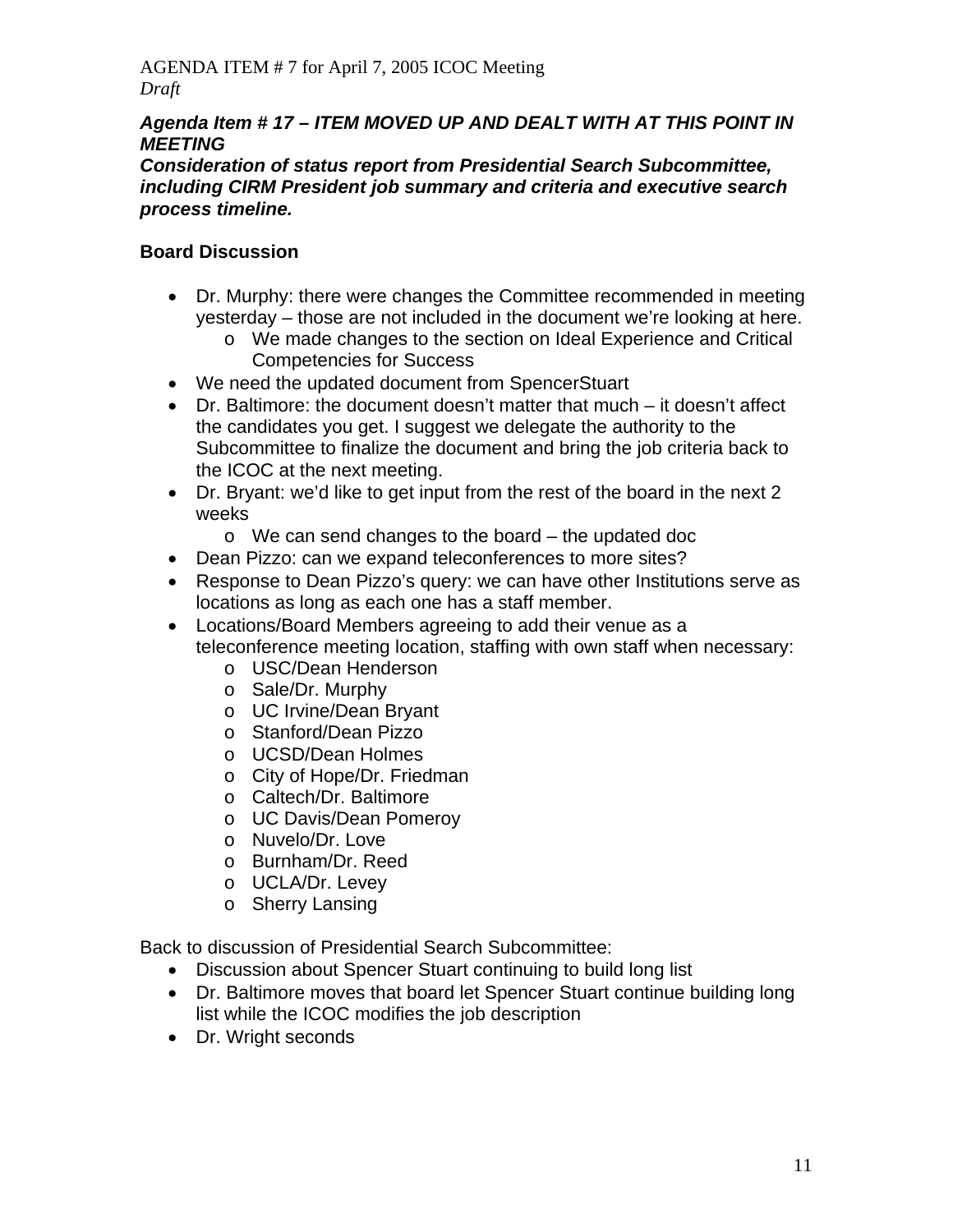# **Public Discussion**

- Charles Halpern:
	- o At the last Presidential Search Subcommittee meeting there was no quorum, it was just a discussion – no committee action
	- o We need a candidate without conflicts of interest
	- o \$400K is the floor according to SpencerStuart but the Interim President came for less; you need to adjust the floor
	- o People will be attracted because the job is desirable
	- o Current description describes a COO role; makes it clear Chair is in charge
	- $\circ$  Take the opportunity to make Presidential job more broad, not a #2 position

### **Vote**

- All in favor
- No opposition
- Motion carries

# *Agenda Item # 11*

### *Consideration of delegation of authority to Chair to respond to requests made pursuant to Article 5 of the Government Code (commencing with section 11340), including the petition filed by Charles Halpern and Philip R. Lee.*

The board discussed the manner in which it would respond to a petition filed by Charles Halpern and Philip R. Lee.

- James Harrison: Petitioners submitted a petition pursuant to a provision in the administrative procedure act, which permits a citizen to request a state agency to adopt regulations. The code requires that the agency respond in writing on the merits of each of petitioners' seven proposed regulations within 30 days.
- Chairman Klein: It is the desire of the ICOC to move forward in a judicious way in a manner that allows the members of the board to consider these issues in a public forum. We will respond to the petition by the 30 day deadline, which will be March 16. We would like to hold public meetings to discuss each item. The interim solution would be to delegate authority to the Chair, Vice Chair and President to respond to the petition on the board's behalf.
- Henderson motion: Refer this item to the Chair (or VC and President) to formulate a response, and delegate authority to Chair in the interest of being both complete and responsive.
- Prieto: There are some substantive points on which we should seek the input of the committee.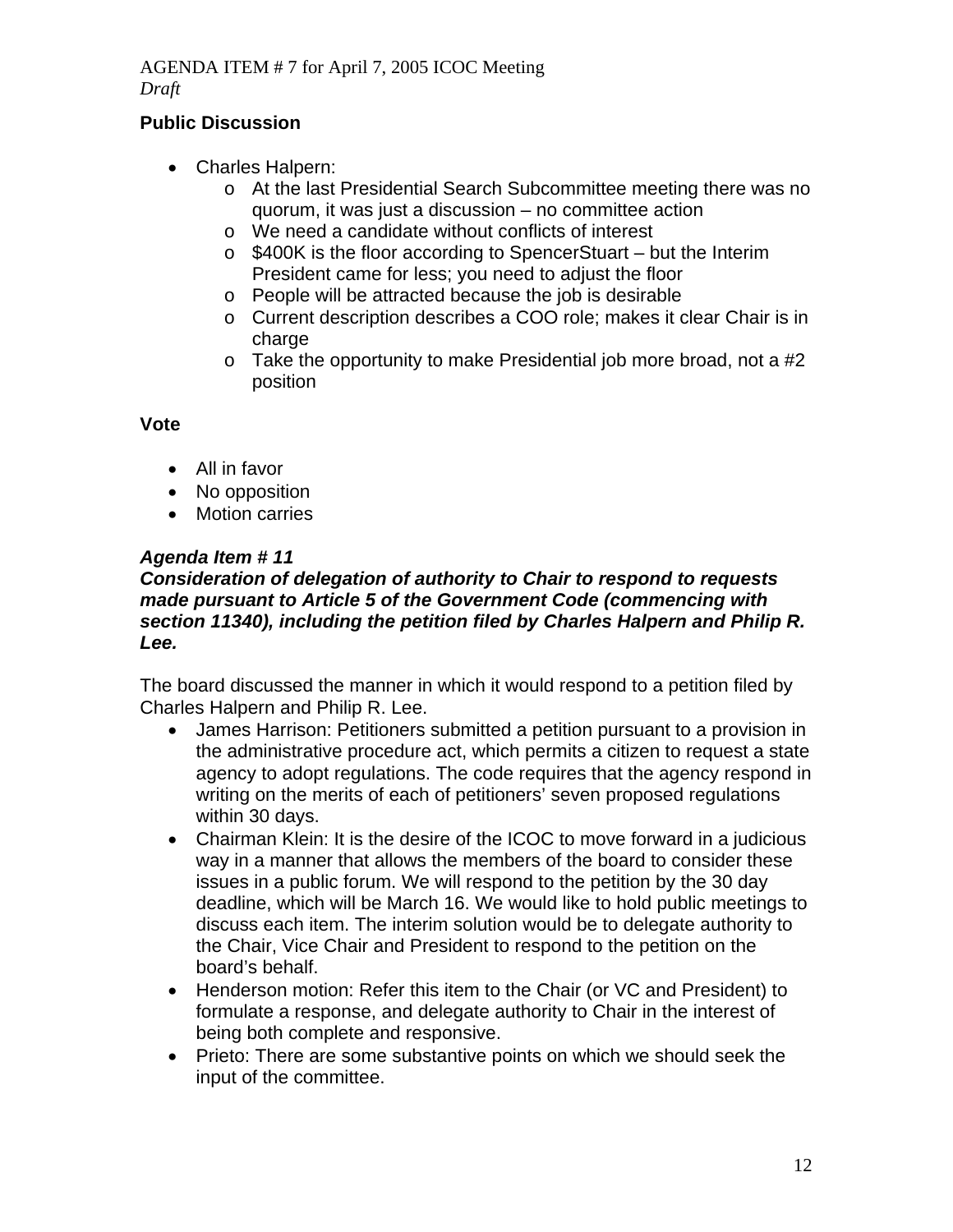- Pizzo: Conflict of Interest is an important and complicated topic. We need to have thoughtful discussion of the NIH guidelines.
- Serrano-Sewell: We will respond to these issues in a deliberate and forthright manner. Chairman Klein will provide a thoughtful, careful analysis based on the merits.

# **Public Comments**

- Halpern: Seven other organizations have joined petition in whole or in part since initial filing. The ICOC should today appoint a subcommittee to meet with Lee/Halpern and others who supported the petition and also put out a public notice so that other people who want to speak to any of the seven points raised in the petition also have an opportunity to participate.
- Susan Fogel, Pro-Choice Alliance for Responsible Research: The ICOC agreed to serve the public, not to delegate discussions to behind closed doors, but to have a public discussion of the petition and of the issues that are raised in it. No money should go out the door until these foundational issues are resolved.
- Raymond Barglow, Stem Cell Action Network: The law places full authority for implementation squarely in the hands of the ICOC, whose members are publicly appointed and entrusted with implementation. We are concerned about the effort on the part of a few critics who have appointed themselves guardians of the public interest to shape institute policies and we're dismayed by the massive publicity campaign of misinformation that these critics have launched to discredit the institute. They are at odds, we believe, with the institute mission, which is to advance stem cell research and find effective treatments for devastating illnesses.
- Jesse Reynolds, Center for Genetics and Society: This is not an attempt to stop embryonic stem cell research. We want it to be done right. Any effort to take these issues and move their discussion behind closed doors is a disservice to the petitioners.

## **Board Discussion**

- Chairman Klein: The intent is to have public meetings on these issues with sufficient notice so that the entire public has an opportunity to participate. Furthermore, the law makes it very clear that we cannot have research grants without standards in place.
- Dr. Reed: Setting up additional committees creates delays. I question the validity of delays when people are suffering now.
- James Harrison: If the board delegates to the chair, the chair has inherent authority to work with the president to respond, so delegation should be solely to the chairperson.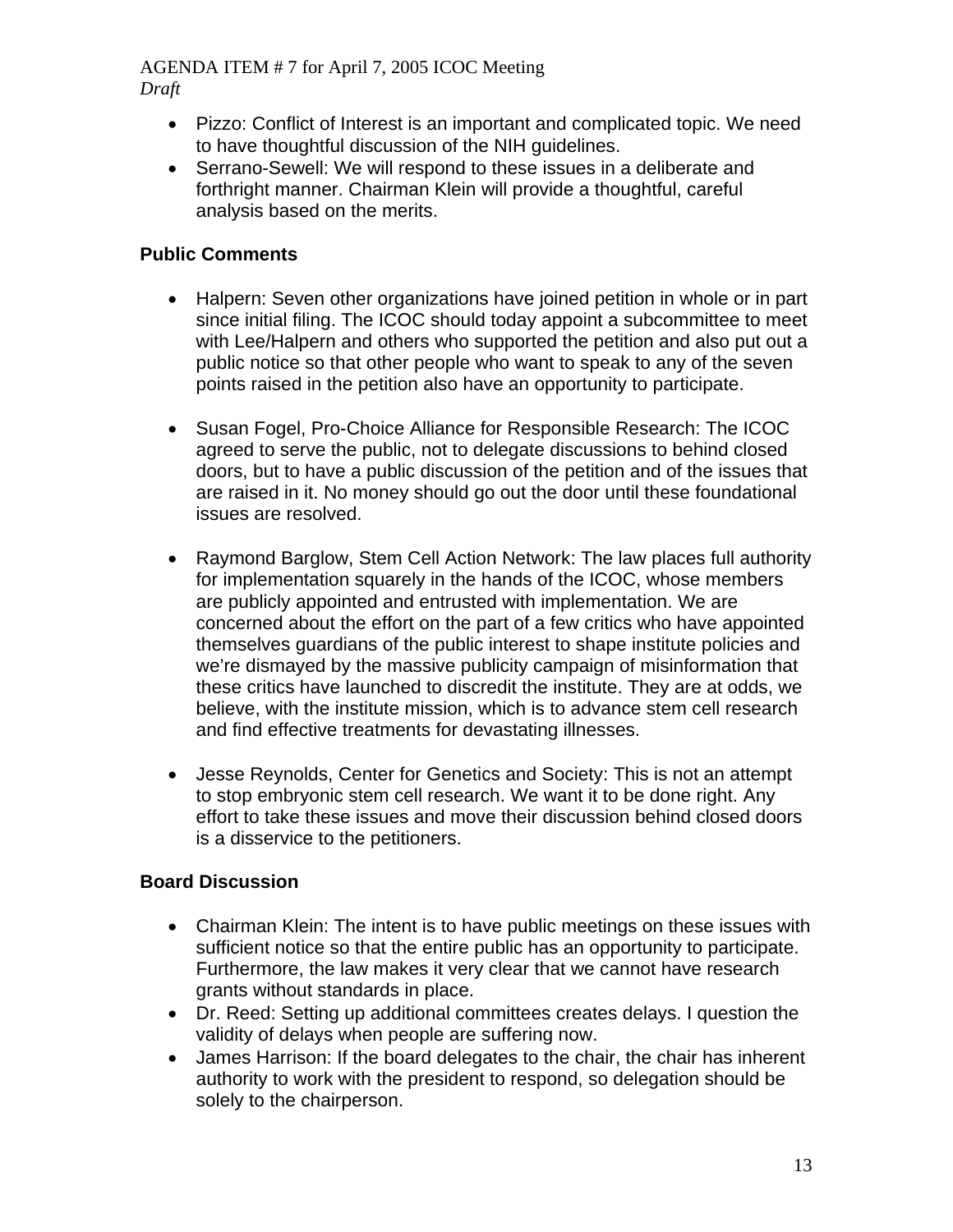• Dr. Friedman: Modification to Dr. Henderson's motion. I would like to suggest that the ICOC recognize that these are important topics and make a decision that our formal response will be that we will lay these out in public meetings. We will not dispense funds for grants until these policies are explicitly dealt with. We will hold properly noticed and prepared-for public discussions to address the issues raised in this petition. We give Chairman Klein discretion to work with counsel to formulate a timely and substantive response to this petition on its merits.

**Vote on amended motion:** Public hearings will be held on topics raised in the petition. In the meantime, authority delegated to Chairman Klein to respond to the petition on the merits.

- All in favor.
- No opposition.
- Motion passes.

#### *Agenda Item # 10 Consideration of Conflict of Interest Code for ICOC Members and CIRM staff, Conflicts Policy for ICOC Members and Incompatible Activities Statement for CIRM Staff.*

Chairman Klein stressed the importance of putting in place a Conflict of Interest policy for CIRM employees, and consider ideas for a Conflict of Interest policy for the ICOC at the next meeting. He pointed out that the ICOC has already, in filing Form 700, addressed the disclosure code of the CIRM. Counsel James Harrison confirmed that the board must disclose under the highest disclosure threshold, section 87200 of the Political Reform Act. Klein pointed out that the CIRM President, Chief Scientific Officer, Ethics Officer and others at the policy level of the Institute will be included in this disclosure category.

## **Discussion of Conflicts of Interest Code for ICOC Members and CIRM Staff:**

- Dr. Baltimore: we're all fine with the Form 700. It's the disclosure category that affects what/how much we fill out.
	- o ICOC members file under category 1
	- o We should hold President, Chief Scientific Officer and other executives to the same standard – does Form 700 suffice?
- Deputy Attorney General Ted Prim: You are all disclosing under a category set out for statewide elected officers. We have definitions for each of the disclosure terms, which include some fairly long exemptions. Those exemptions are the kinds of things Dr. Baltimore is talking about. For example, the requirement to disclose an investment in a business entity does not include a business entity that does not do business in California. And it does not include mutual funds – those are specifically excluded.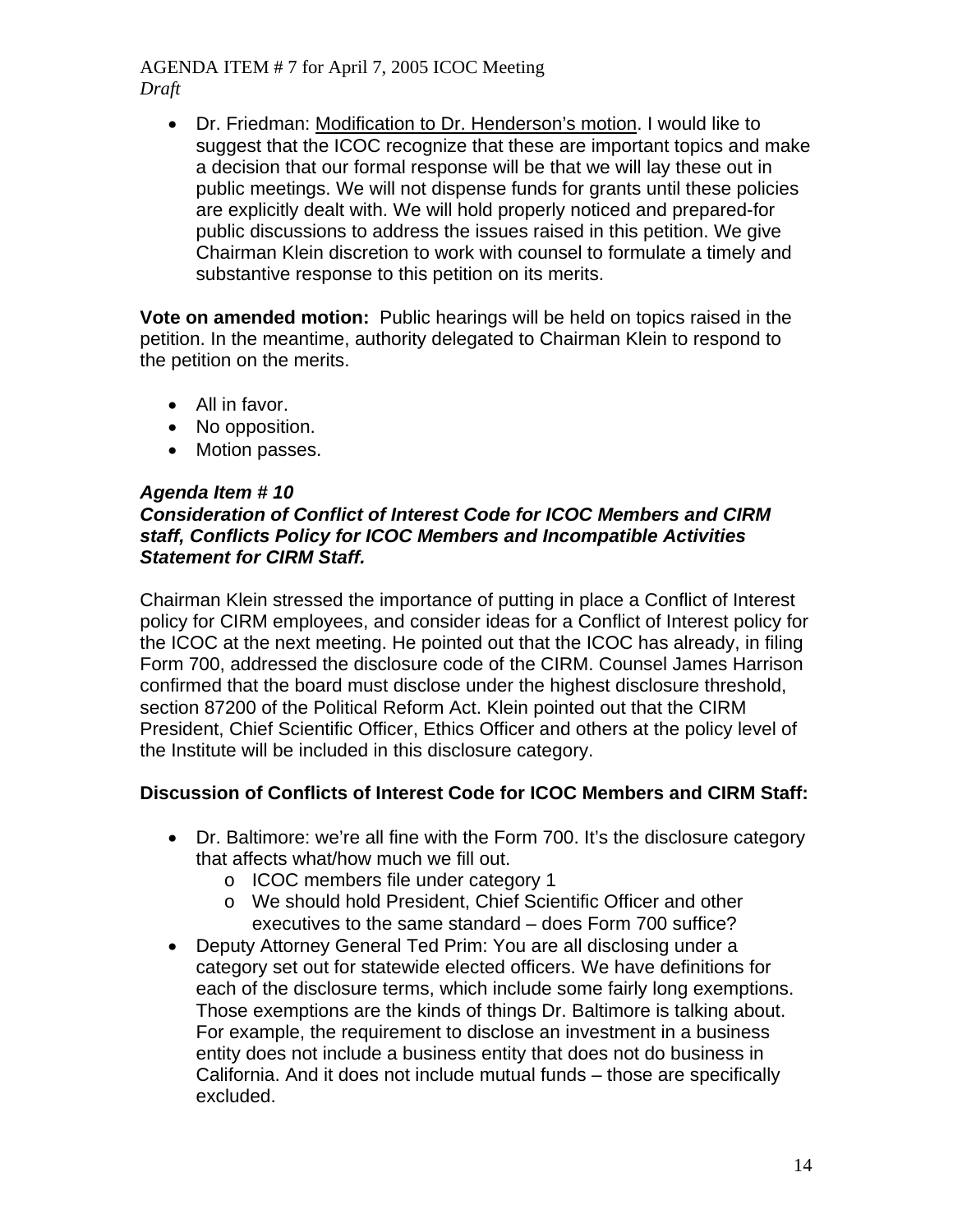- Dr. Baltimore: Could we just say "as defined in the code" and give a reference?
- Mr. Prim: Yes. It will still be legalese, but maybe it will be more helpful that's fine.
- Mr. Goldberg: We're all comfortable with Form 700. It's the extent to which the language used implies something different that makes some of us uncomfortable.
- Chairman Klein: So, as a matter of record, ICOC members file a Form 700 under category 1 and the President, Chief Scientific Officer and Ethics Officer are held to the same standard to which ICOC members are held.
- Mr. Prim: Correct.
- Chairman Klein: All of these terms have been debated by the legislature, adopted by the legislature, reviewed by the Fair Political Practices Commission or other groups as appropriate, commented on in legislative sessions and in the legislature and the statutes.
- Mr. Prim: It was an initiative just like Prop 71 and was adopted by the people, then implemented through the regulations of the Fair Political Practices Commission.
- Dr. Prieto: I move that we add language as per Dr. Baltimore.
- Second: Dr. Wright.

# **Board Discussion**

- Dr. Pomeroy: We're listed as "designated employees". I believe that needs to say employee or official because we are not employees.
- Mr. Prim: Right now, you disclose under the same category as the Governor until a code is adopted. We're in the process of developing your code. Because you are not listed as what we call an Article II filer in the statute with a defined disclosure category, you are what we call a "designated employee." Even though you are a board member, for purposes of the conflict of interest code, you are a designated employee.
	- o We're not actually adopting a code today. This still has to go through the process of being approved by the Fair Political Practices Commission and noticed in a formal process.
- Chairman Klein: we have a motion on the floor to approve item #10 –A, the Confict of Interest Code for the CIRM (as distinct from the Conflict of Interest Policy for the ICOC, which we will discuss at the next meeting), as amended at the suggestion of Dr. Baltimore.

## **Vote**

- All in favor.
- No opposition.
- Motion to adopt the Conflict of Interest Code as amended passes.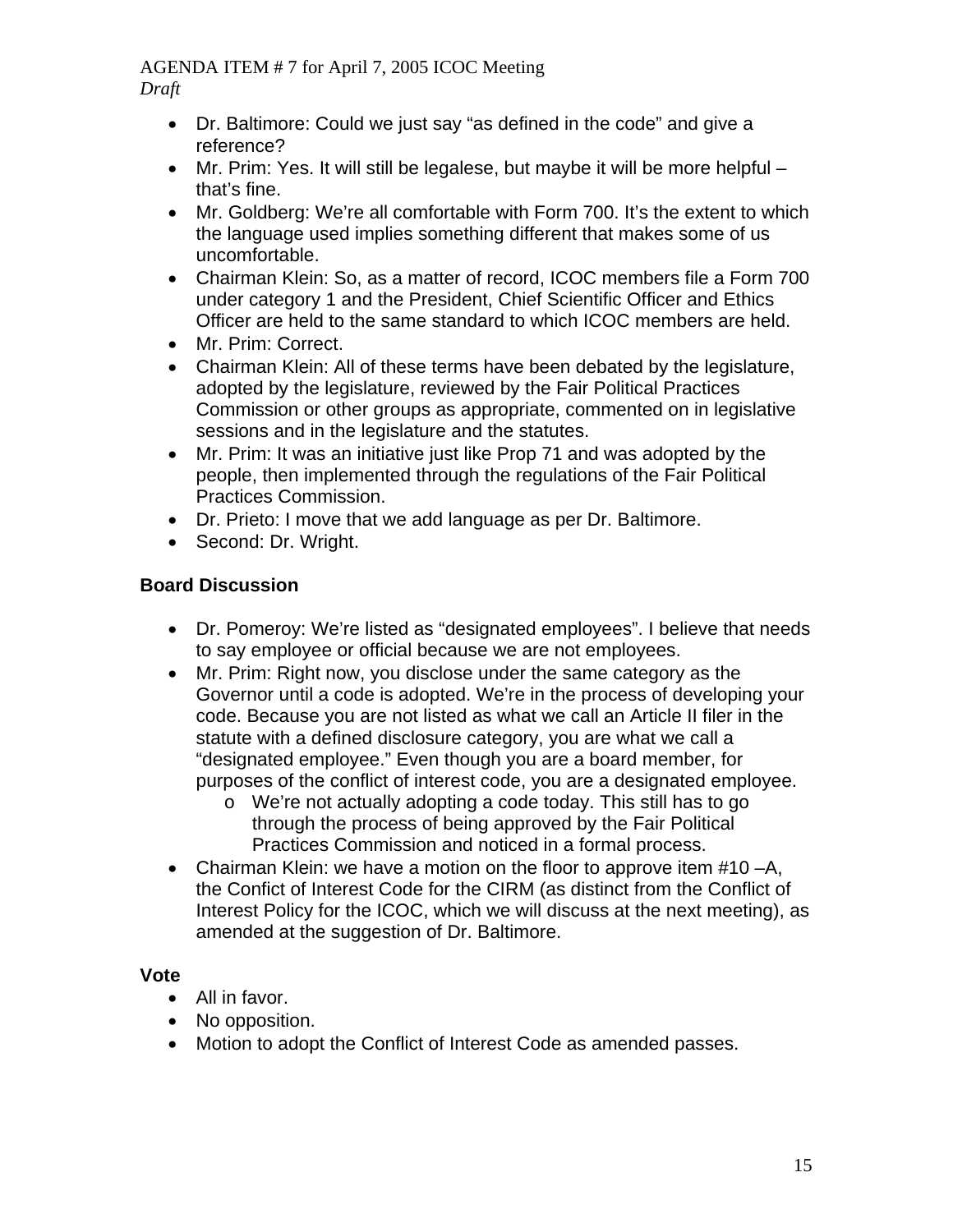## **Statement of Incompatible Activities**

Mr. Harrison advised the board that Government Code Section 19990 requires that each state agency adopt a Statement of Incompatible Activities that sets forth the items you see here in addition to any other policies the agency wishes to adopt, as well as procedures for handling any violation of the incompatible activities statement. It is subject to the approval of the Department of Personnel Administration after board approval.

- Dr. Henderson moves to approve
- Dr. Baltimore seconds.
- Question from Dr. Pizzo and clarification provided: Political Reform Act prohibits gifts of more than \$360 per year from one gift giver; prohibits acceptance of gift if done to influence – also not acceptable

#### **Vote**

- All vote in favor.
- No opposition.
- Motion passes.

Conflicts Policy for ICOC

- Agreed to hold until next meeting and get more comments from the ICOC.
- Dr. Murphy: Suggestion that outside group such as the NAS look at this policy.
- Chairman Klein: we will contact the NAS to get guidance before the next board meeting.
- Dean Pizzo: we should go directly to Bruce Alberts because he's done so much with conflicts.

## **Public Comment**

- Mr. Halpern: please put the document on the web and have the public comment on it.
- Response from Chairman Klein: the document is on the web site already we are in agreement.

#### *Agenda Item # 12*

#### *Consideration of proposed framework for initial grants program, including categories of grants and types of recipients.*

- Discussion of whether to give the Grants Working Group Search Subcommittee authority to discuss types of grants for first round.
- Proposal to have CIRM staff develop training program for up and coming stem cell researchers.